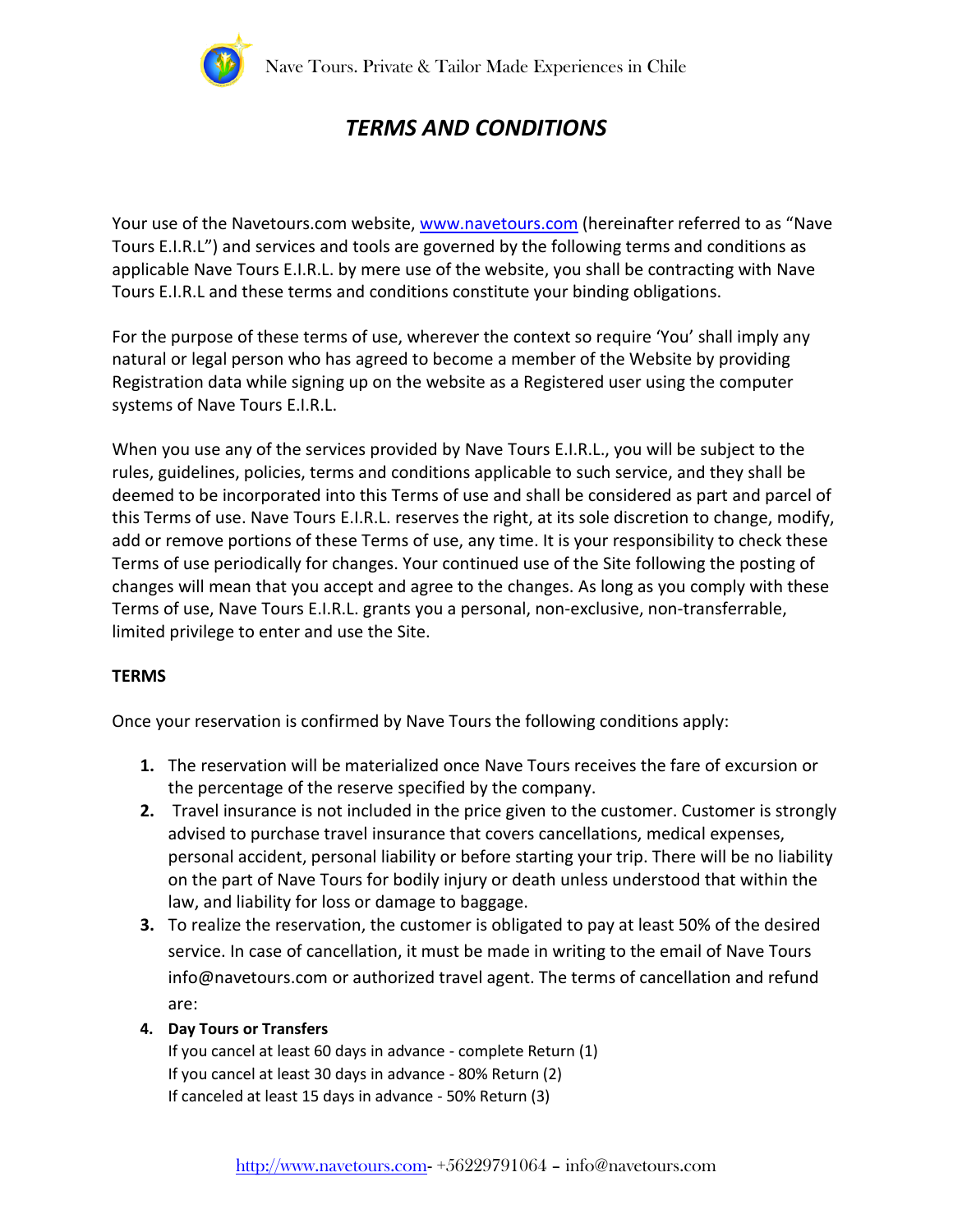

If you cancel less than 15 days' notice - No refund

#### **Packages**

If you cancel at least 90 days in advance - complete Return (1) If you cancel at least 60 days in advance - 80% Return (2) If canceled at least 30 days in advance - 50% Return (3) If you cancel less than 30 days' notice - No refund

#### **Tailor Made Programs**

If you cancel at least 90 days in advance – 90% Return (4) If you cancel at least 60 days in advance - 80% Return (2) If canceled at least 30 days in advance - 50% Return (3) If you cancel less than 30 days' notice - No refund

- (1) Refund complete except costs of return costs if need be.
- (2) Refund 80% excluding costs of return costs if need be.
- (3) Refund 50% excluding costs of return costs if need be.
- (4) Refund 90% excluding costs of return costs if need be.
- **5.** The customer must at all times check the dates and stand at least 10 minutes before departure to avoid delays. If the customer does not show up on time at the agreed starting point, Nave Tours reserves the right to begin the tour, excursion or trip without the client. In this case, the client must understand that there will be no refund by the company.
- **6.** Nave Tours reserves the right to change, cancel or alter routes whenever deemed necessary due to weather, safety of the customer and guide or fault of the company. In case of cancellation of the service by indirect reasons of Nave Tours, the itinerary will be replaced by one of equal value. For cancellations for reasons directly Nave Tours on a trip, the company will return the amount to the value of what remains to be done (except for expenses such as accommodation, petrol, bought tickets, etc ...). Nave Tours reserves the right to change the capacity and models of vehicles as required.
- **7.** The customer agrees to respect the laws in the country. The customer agrees to keep proper forms and respect all members of Nave Tours and the other passengers. In case of default, Nave Tours reserves the right to refuse participation in any of the services offered by the company without any refund. The company is not responsible for delays in completing the journey involving passengers' connections. However the mission of Nave Tours is to always respect the timetable.
- **8.** Unaccompanied minors are not allowed. It is compulsory to adults accompanying children.
- **9.** You agree to carry at all times a document that identifies you.
- **10.** The customer agrees to the filming and / or be photographed by members of Nave Tours for contracted services for purposes relating to Nave Tours and never to be sold or used by third parties.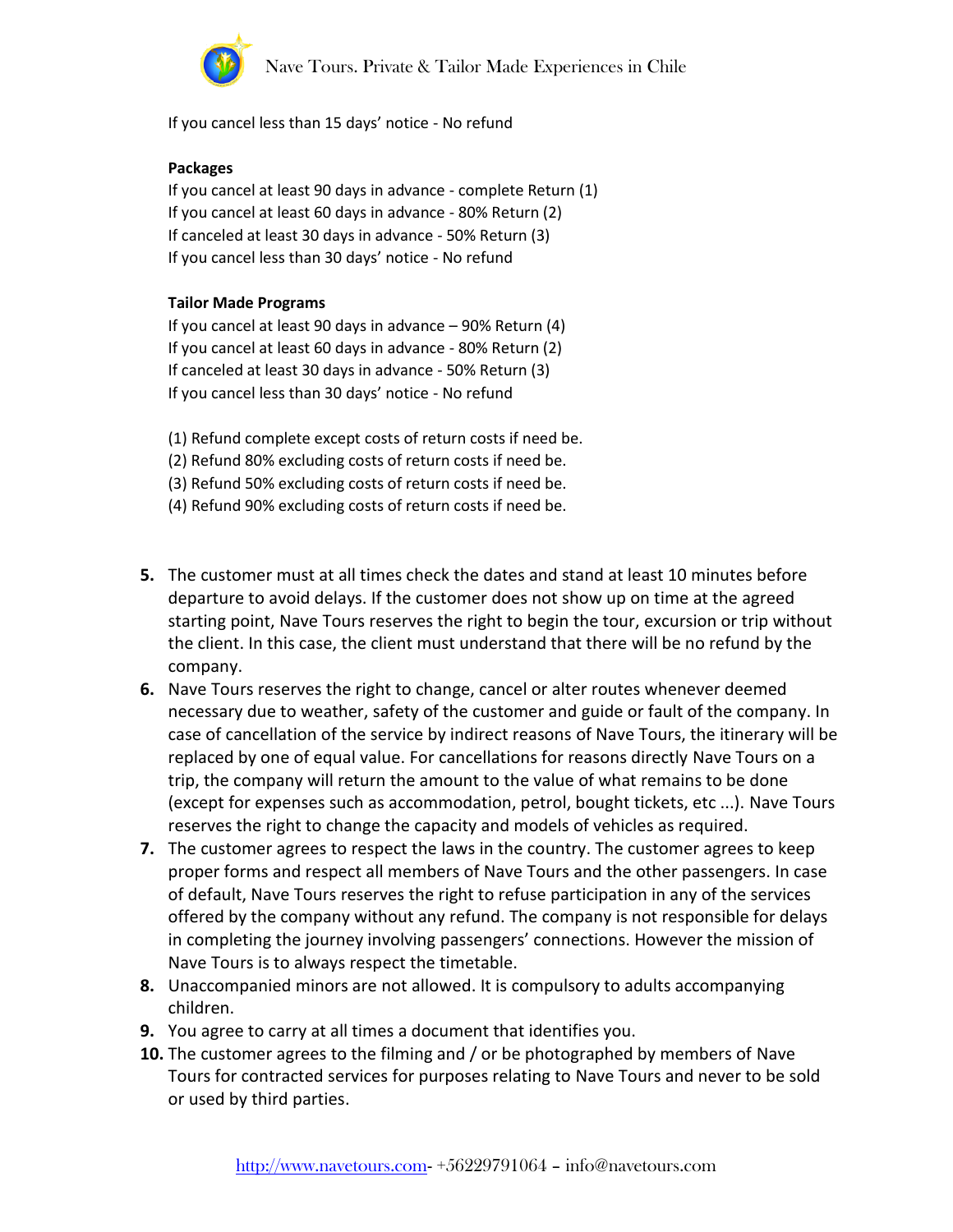

- **11.** Nave Tours reserves the right to use any information that the client gives to the company for advertising purposes (including media such as Facebook, polls, Twitter ...)
- **12.** In the event of legal action against Nave Tours, the client agrees to pay the costs, including but not limited to, those derived from defense counsel.
- **13.** The customer must always provide operational contact number or if no phone number, a means that allows immediate communication and customer location. Nave Tours always ask for this information before the start of the contracted services. Nave Tours is not liable for damages, both legal and monetary, in contracted services if the customer has failed in its duty to give us a phone number or other contact means of immediate communication with the client. Also is not responsible if the client provides a phone number or the like which is not operational and we prevent customer communication. Note that if something unexpected or undesirable occurs, we can solve it quickly and effectively if we have a means of direct and immediate contact with you.
- **14.** Nave Tours is not responsible for possible changes in itineraries due to adverse weather conditions. The company is not responsible for events that are beyond the control of the activity, such as weather events, or events beyond our control which prevent total or partial execution of the activity.
- **15.** Nave Tours is not responsible for possible changes in outsourced services, whether Nave Tours has provided any support for their production. For cancellations or problems with third party through no fault of Nave Tours, the customer must go to the third company to make the appropriate claims within the terms and conditions of that third company. Nave Tours will not be legally or financially responsible for damages caused by third parties. These third parties include restaurants, hotels, buses, tourist attractions, and other companies contracted to carry out the various tourist activities.

# **COMMUNICATIONS**

When You use the Website or send emails or other data, information or communication to Nave Tours E.I.R.L., you agree and understand that You are communicating with Nave Tours E.I.R.L. through electronic records and You consent to receive communications via electronic records from Nave Tours E.I.R.L. periodically and as and when required. Nave Tours E.I.R.L. may communicate with you by email or by such other mode of communication, electronic or otherwise.

# **COPYRIGHT**

All content included in or made available through any Nave Tours E.I.R.L. service, such as text, graphics, logos, button icons, images, audio clips, digital downloads, and data compilations is the property of Nave Tours E.I.R.L. or its content suppliers and protected by Chile and international copyright laws. The compilation of all content included in or made available through any Nave Tours E.I.R.L. service is the exclusive property of Nave Tours E.I.R.L. and protected by Chile and international copyright laws.

# **TRADEMARKS**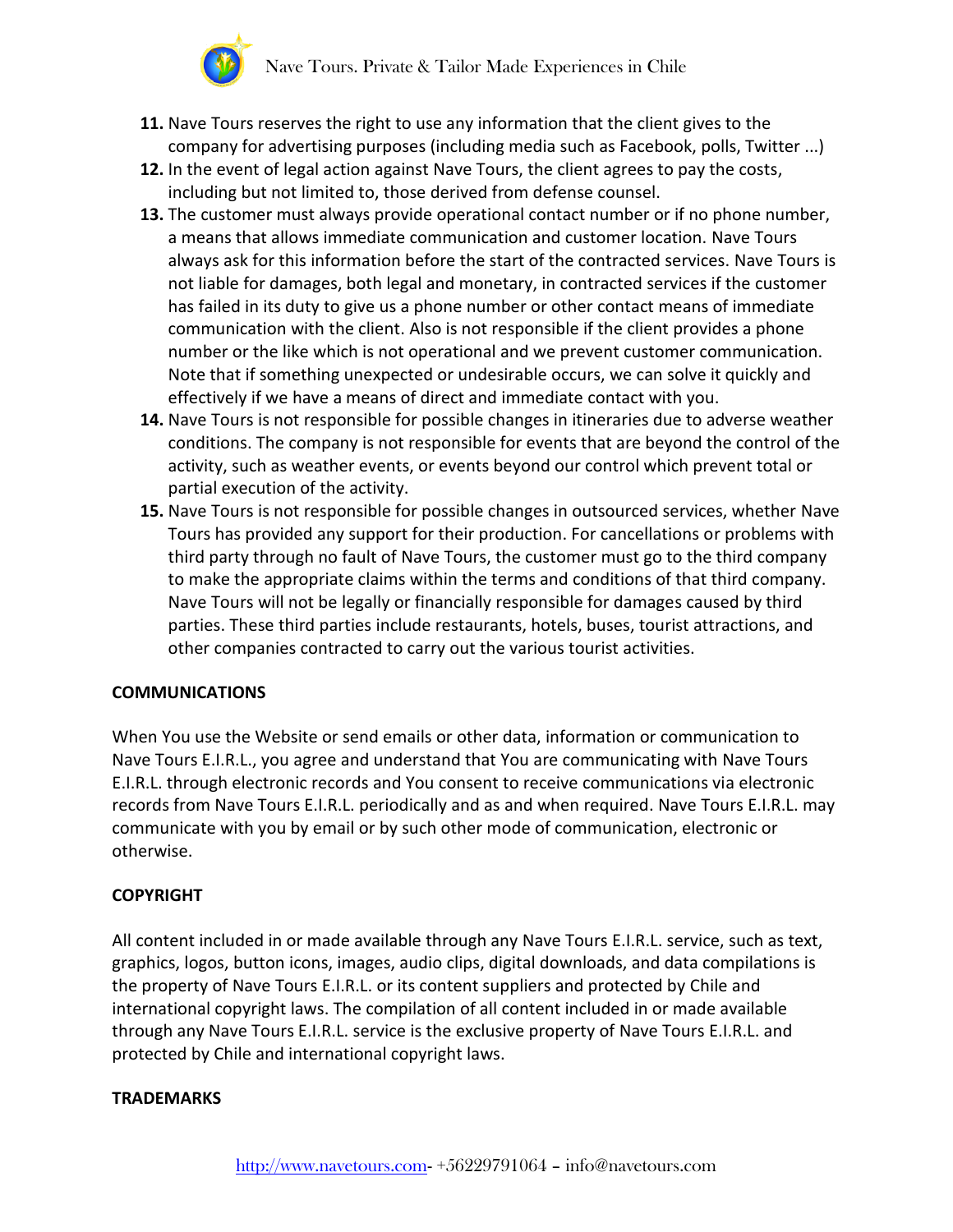

In addition, graphics, logos, page headers, button icons, scripts, and service names included in or made available through any Nave Tours E.I.R.L. service are trademarks or trade dress of Nave Tours E.I.R.L. in Chile and other countries. Nave Tours E.I.R.L.'s trademarks and trade dress may not be used in connection with any product or service that is not Nave Tours E.I.R.L.'s, in any manner that is likely to cause confusion among customers or in any manner that disparages or discredits Nave Tours E.I.R.L. All other trademarks not owned by Nave Tours E.I.R.L. that appear in any Nave Tours E.I.R.L. service are the property of their respective owners, who may or may not be affiliated with, connected to, or sponsored by Nave Tours E.I.R.L.

## **LICENSE AND ACCESS**

Subject to your compliance with these Conditions of Use and your payment of any applicable fees, Nave Tours E.I.R.L. or its content providers grant you a limited, non-exclusive, nontransferable, non-sublicensable license to access and make personal and non-commercial use of the Nave Tours E.I.R.L. services. This license does not include any resale or commercial use of any Nave Tours E.I.R.L. service, or its contents. You may use the Nave Tours E.I.R.L. services only as permitted by law. The licenses granted by Nave Tours E.I.R.L. terminate if you do not comply with these Conditions of Use or any Service Terms.

## **DISCLAIMER OF WARRANTIES AND LIMITATION OF LIABILITY**

The Nave Tours E.I.R.L. services and all information, content, materials, products (including software) and other services included on or otherwise made available to you though the Nave Tours E.I.R.L. services are provided by Nave Tours E.I.R.L. on an "as is" and "as available" basis, unless otherwise specified in writing. Nave Tours E.I.R.L. makes no representations or warranties of any kind, express or implied, as to the operations of the Nave Tours E.I.R.L. services, or the information, content, materials, products (including software) or other services included on or otherwise made available to you through the Nave Tours E.I.R.L. services, unless otherwise specified in writing. You expressly agree that your use of the Nave Tours E.I.R.L. services is at your sole risk.

To the full extent permissible by applicable law, Nave Tours E.I.R.L. disclaims all warranties, express or implied, including, but not limited to, implied warranties of merchantability and fitness for a particular purpose. Nave Tours E.I.R.L. does not warrant that the Nave Tours E.I.R.L. services, information, content, materials, products (including software) or other services including on or otherwise made available to you through the Nave Tours E.I.R.L. services, Nave Tours E.I.R.L.'s server or electronic communications sent from Nave Tours E.I.R.L. are free of viruses or other harmful components. Nave Tours E.I.R.L. will not be liable for any damages of any kind arising from the use of any Nave Tours E.I.R.L. service, or from any information, content, materials, products (including software) or other services included on or otherwise made available to you through any Nave Tours E.I.R.L. service, including, but not limited to direct, indirect, incidental, punitive, and consequential damages, unless otherwise specified in writing.